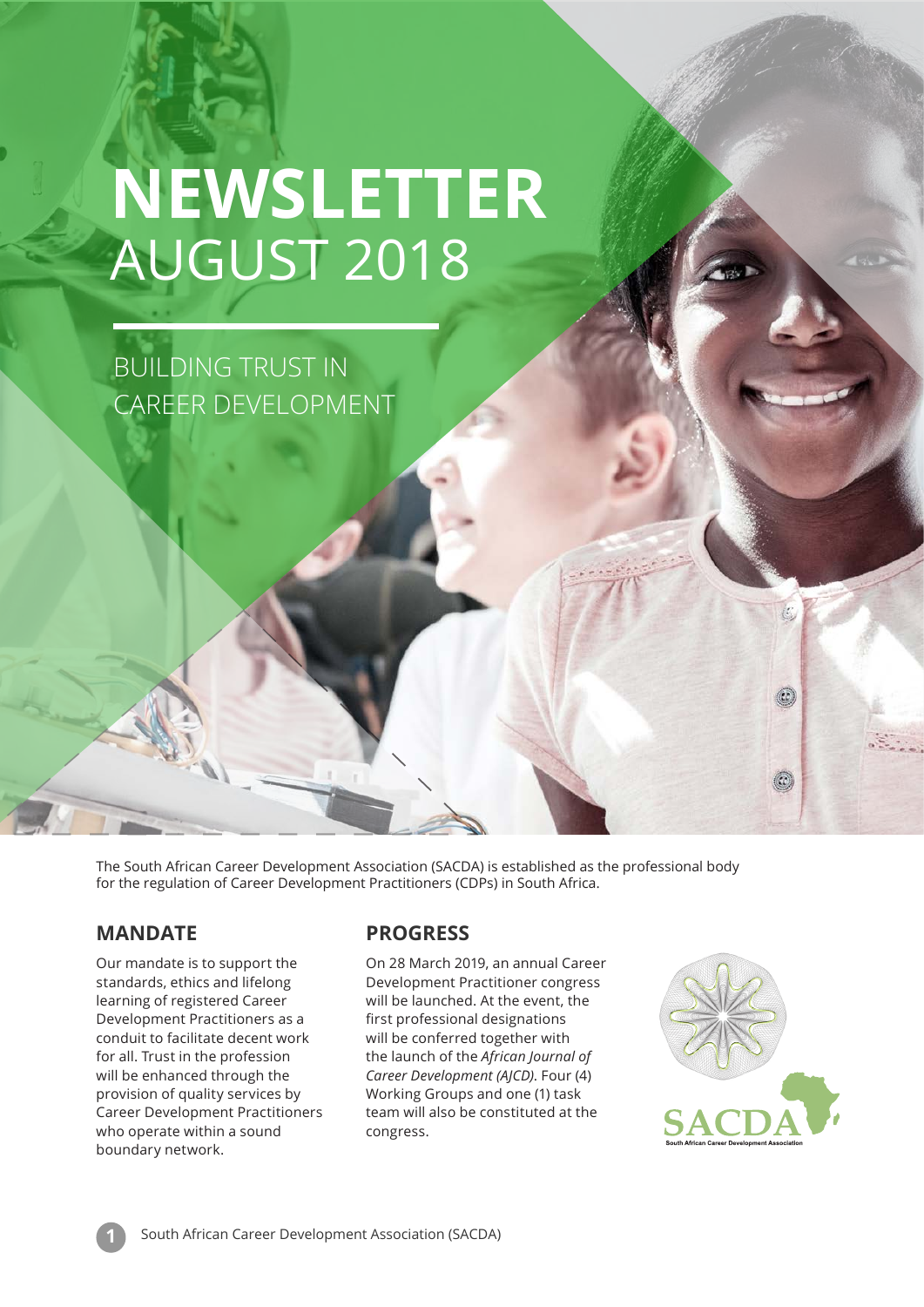## **TABLE OF CONTENTS**

**PAGE 03** | **PROGRESS SINCE AUGUST 2017**

**PAGE 04** | **PROGRESS STATUS AUGUST 2018**

**PAGE 05** | **FIRST DESIGNATIONS**

**PAGE 06** | **ANNUAL CONGRESS**

**PAGE 07** | **AFRICAN JOURNAL OF CAREER DEVELOPMENT**

**PAGE 08** | **WORKING GROUPS**

**PAGE 09** | **CHAIRPERSON ELECT**

### **PAGE 10** | **GUIDELINES FOR SELF-EXPLORATION QUESTIONNAIRES**



### **MEET THE CEO |** Christopher John Beukes

**CAREER DEVELOPMENT**<br> **CAREER DEVELOPMENT**<br> **CAREER DEVELOPMENT**<br> **CAREER DEVELOPMENT**<br> **CAREET THE CEO** | Christopher John Beukes<br>
The role of Career Development Practitioners in solecy is set to<br>
The role of Career Devel The role of Career Development Practitioners in society is set to grow exponentially now that the occupation, qualification and designation are in place. As a collective, we have an immense opportunity to specialise in a profession which has the capacity to ensure decent work for all. Where the right to decent work is seen as a basic human right for all who are willing and able.

**''Suffice it to say that Chris's input has been monumental. Without his passion, selfless efforts, and unfailing commitment, SACDA may very well never have made a successful start. The country is indebted to him."** 

*- Professor Kobus Maree*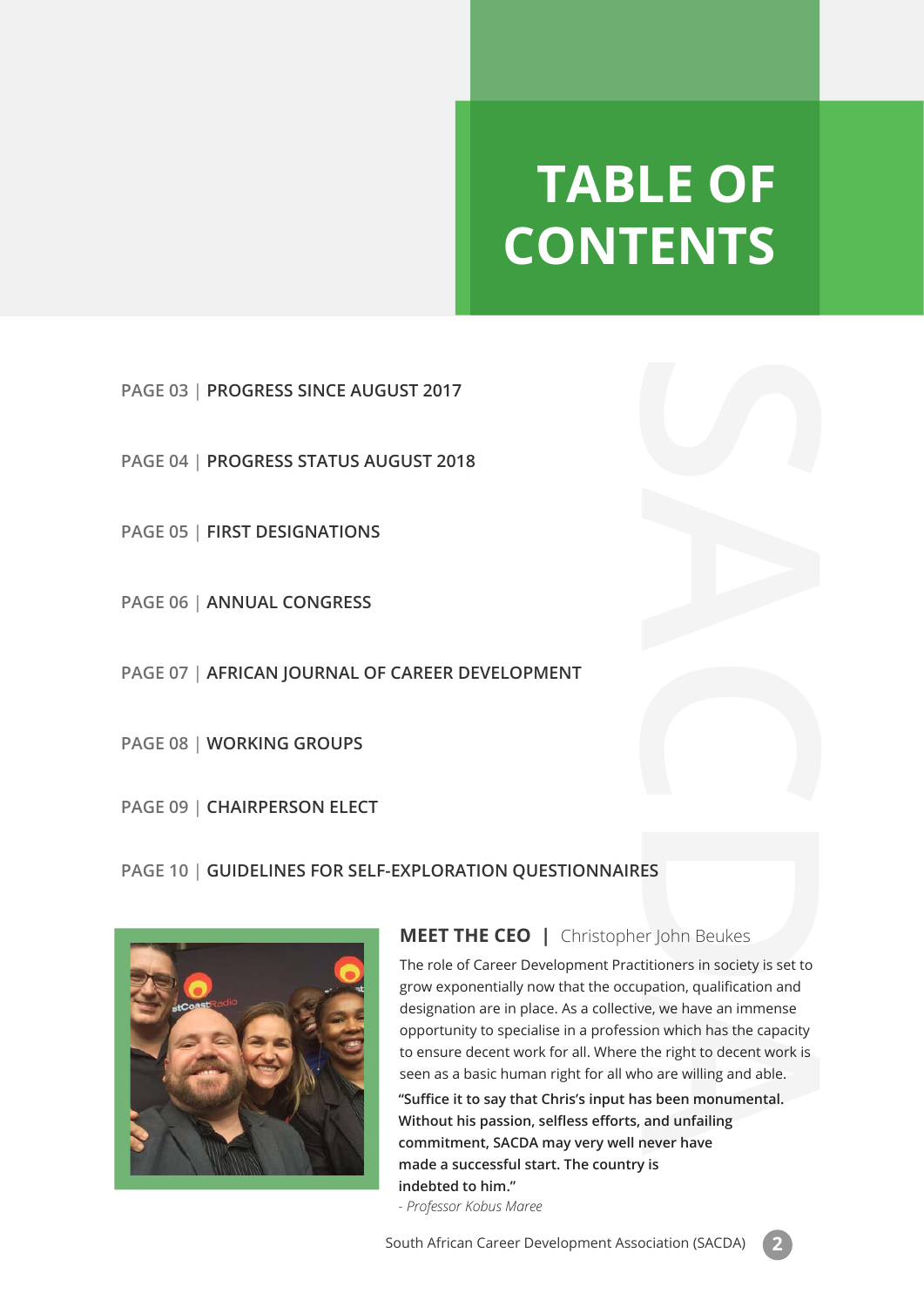### **PROGRESS SINCE AUGUST 2017:**



**DESIGNATION AWARDING POLICY FINALISE PROFESSIONAL DESIGNATION AWARDING POLICY** FOR CAREER DEVELOPMENT PRACTITIONERS BEGIN CONFERRING<br>DESIGNATIONS BEGIN CONFERRING **PROFESSIONAL DESIGNATIONS** FOR CAREER DEVELOPMENT PRACTITIONERS **RECOGNISED PROFESSIONAL BODY** SOUTH AFRICAN OUALIFICATIONS AUTHORITY RECOGNITION AS **PROFESSIONAL BODY** FOR CAREER DEVELOPMENT PRACTITIONERS IN SOUTH AFRICA **CENTRES OF<br>EXCELLENCE REGIONAL CENTRES OF EXCELLENCE** FOR CAREER DEVELOPMENT PRACTITIONERS AT COMMUNITY **I FVFI** 

Member and stakeholder comments were reviewed and adopted into the draft Professional Designation Awarding Policy that accompanied the 2017 newsletter. The policy was adopted on 26 October 2017. This policy will be made officially available on 1 April 2019, when applications for the professional designation are opened to the public.

A call was sent out for members to participate in the RPL mechanism pilot. At present, there are 18 participants in the pilot group. The draft RPL mechanism has been completed and will be piloted from 30 August 2018. Participants who meet the competency requirement, will be conferred the designation of Career Development Practitioner - Information on 28 March 2019.

The South African Qualifications Authority (SAQA) has been engaged throughout the establishment of SACDA. From attending meetings and workshops with SAQA, it can be confirmed that the majority of recognition requirements have been addressed. A final requirement is to provide evidence of financial sustainability through income such as membership fees. Therefore, as soon as membership income is generated, a final application will be submitted.

One (1) of the Working Groups to be constituted at the congress will focus on Community Career Centres of Excellence (CCCEs). The aim of CCCEs is to provide a community approach to sharing best practice in real-time and ensuring local boundary networks are established. These CCCEs will provide a platform for community specific career development support programmes.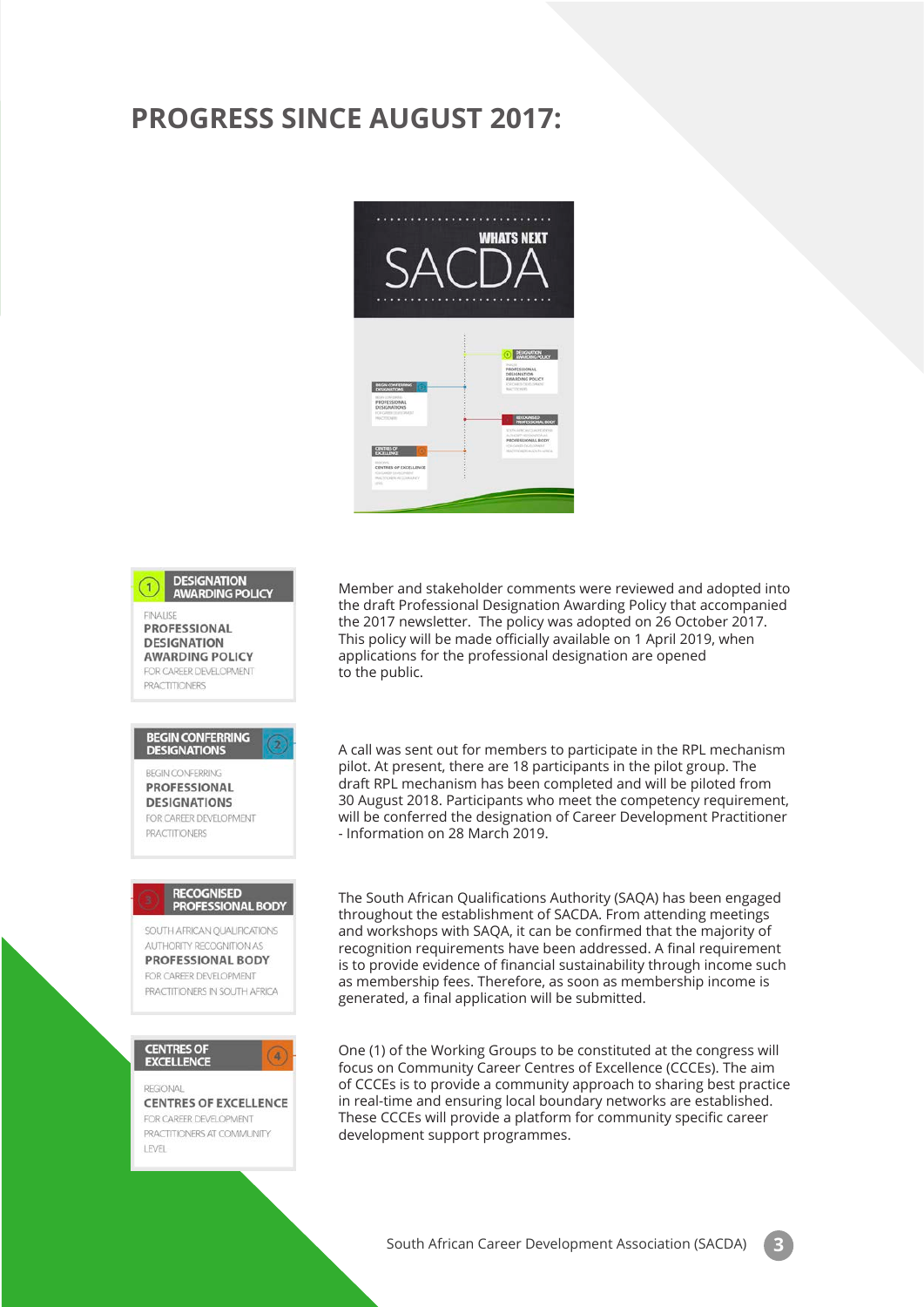### **PROGRESS UPDATE AUGUST 2018:**

SACDA, in collaboration with the Manufacturing, Engineering and Related services Sector Education and Training Authority (merSETA) and the University of South Africa (Unisa) have initiated a career development project to add value to the good work already taking place in career development in South Africa. This is being achieved through the establishment of: 1. an RPL mechanism, 2. an annual Career Development Practitioner congress, 3. an Open Education Resource (OER) scientific journal and 4. Working Groups to address specific priorities such as indigenous interventions.

A sincere thanks to Ms Ester van der Linde for her sterling support in facilitating the realisation of this project. Ester is based within the merSETA Executive Corporate Services and heads up the merSETA Career Development Unit. It is a rare privilege to engage with a human being of her calibre.

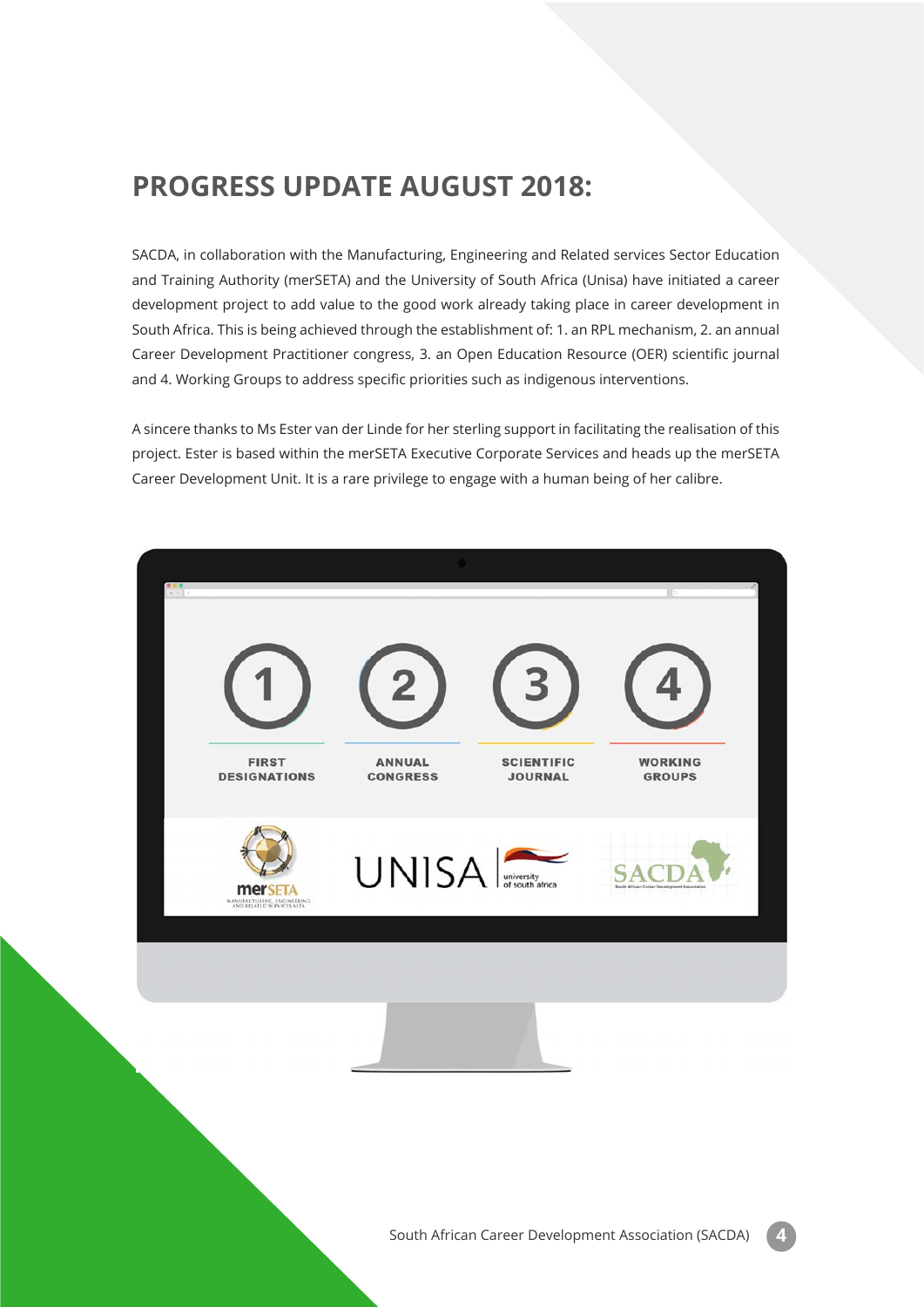

## *The First PROFESSIONAL DESIGNATION of Career Development Practitioner*



The Organising Framework for Occupations (OFO) is the South African coded occupational classification system. Recently, a new occupation was registered on the OFO. This occupation is titled: Career Development Practitioner. The first professional designations relating to this occupation will be conferred at the annual Career Development Practitioner congress on 28 March 2019. This new occupation serves to provide a conduit to facilitating decent work for all.

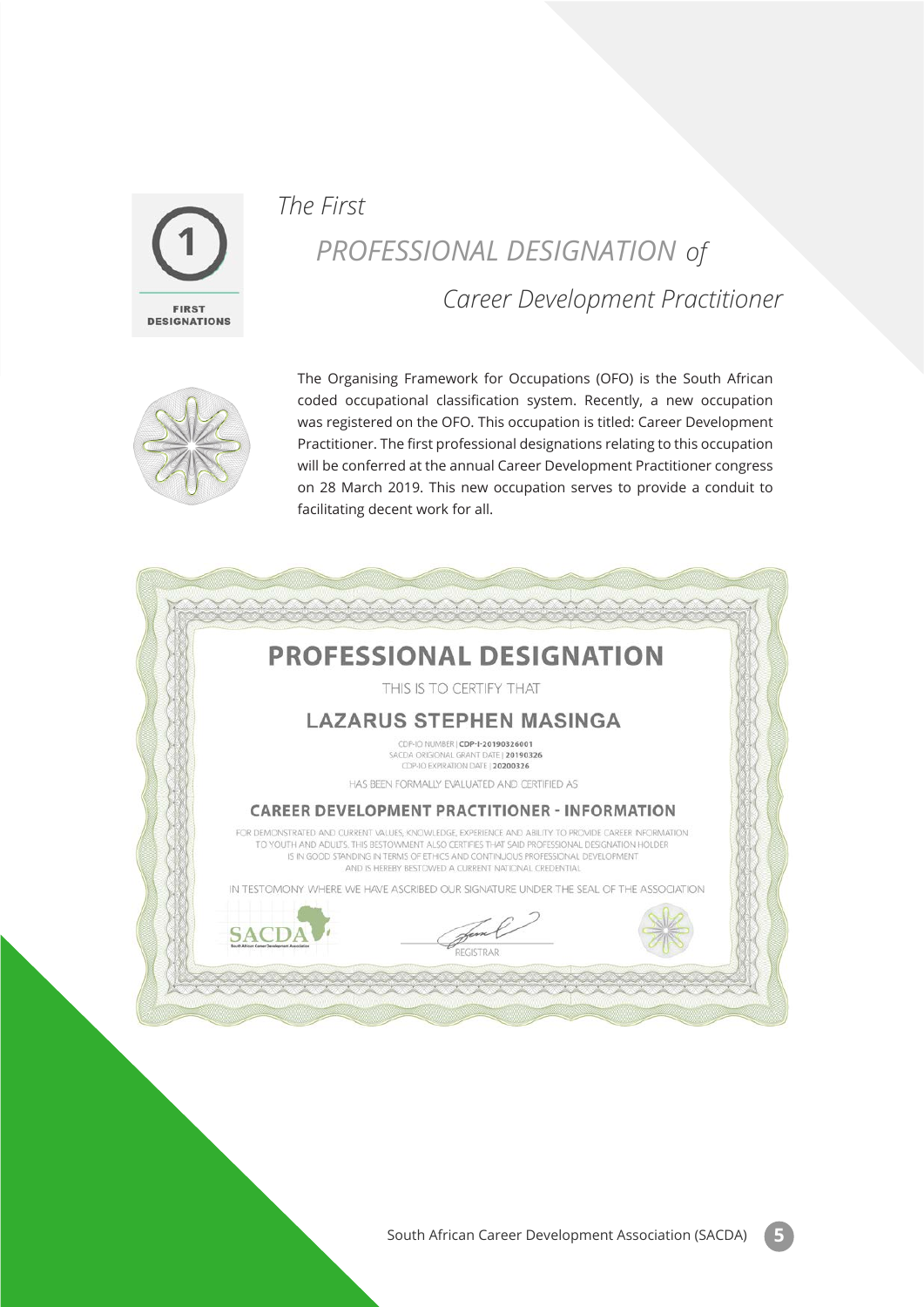

### *The First*

### *ANNUAL CONGRESS of Career Development Practitioners*

The annual Career Development Practitioner Congress will showcase the best of career development practice from South Africa and abroad. The focus of the congress will be twofold, with the first being to consolidate progress made in providing quality career development services. The second will be to focus on key issues facing society from a Career Development Practitioner perspective. The congress will be launched on 28 March 2019 with keynote speakers such as Ms Jan Ellis, Chief Executive of the Career Development Institute (CDI). The CDI is the single United Kingdom professional body for Career Development Practitioners. An MOU has been established with the CDI to begin sharing best practice and ensuring equivalence between South African and international career development designations. Further keynote speakers include Professor Maria Eduarde, Research Director of Career Guidance and Development of Human Resources Services at the University of Lisbon.

#### **The theme of the congress is simply:**

# HOW CAN I HELP?

This theme encapsulates the ethos of client-centered service and the first question that all Career Development Practitioners ask.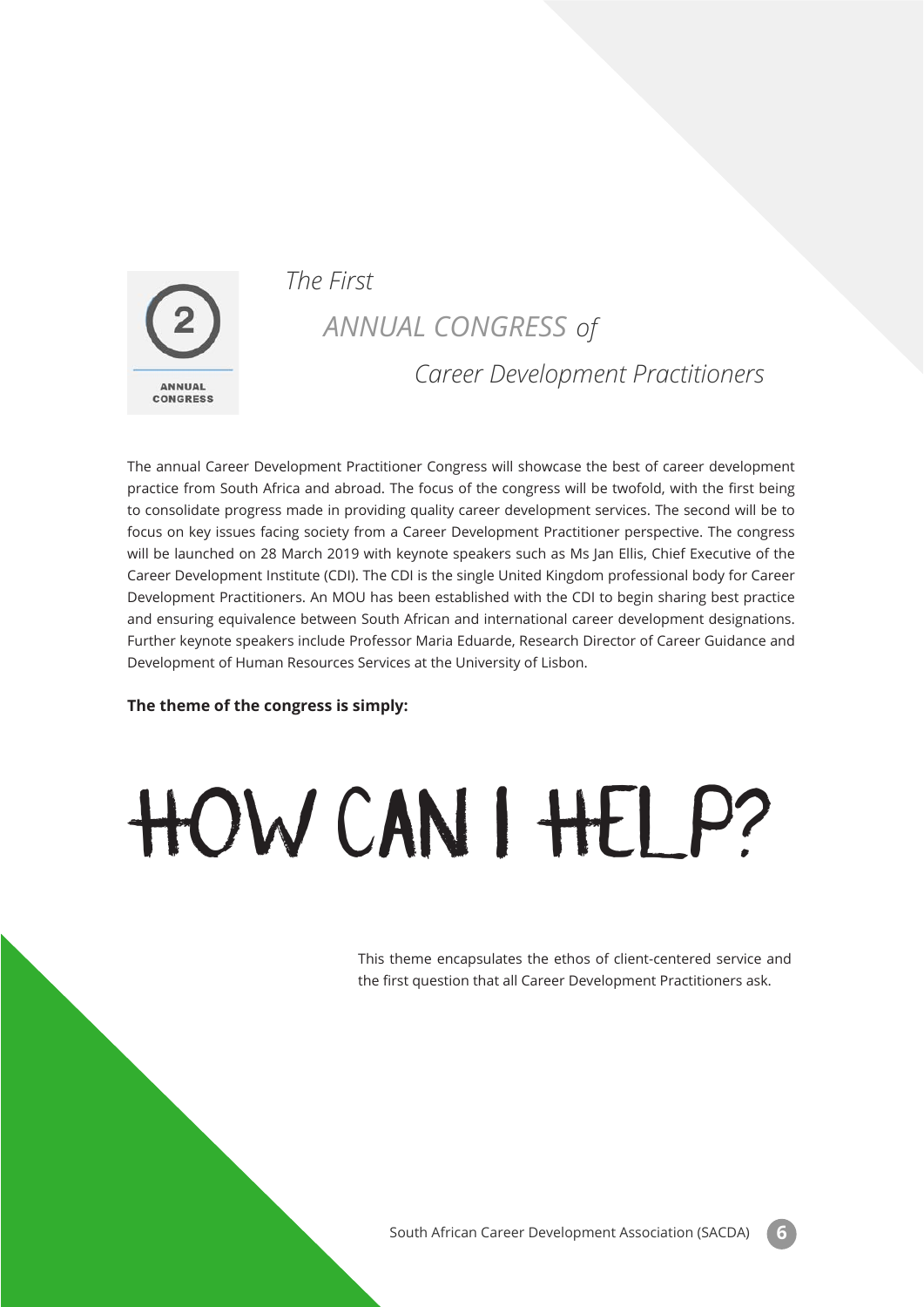

### *The First*

### *AFRICAN JOURNAL of*

### *Career Development*

In partnership with AOSIS Publishing, the open access *African Journal of Career Development (AJCD)* is being established. This journal will focus on pertinent career development issues as determined by a board of thirty eight (38) international and national career development specialists. The first will be a special edition on *Career Development in Developing Country Contexts: A Conduit to Facilitate Sustainable Decent Work for All* from the United Nations Educational, Scientific and Cultural Organisation (UNESCO) University Twinning and Networking (UNITWIN) network. Please expect to receive a Call for Papers from AOSIS, emailed from submissions@ajcd.africa, to contribute to this edition. We recommend that you save this email address in your contacts to receive the email in your inbox.

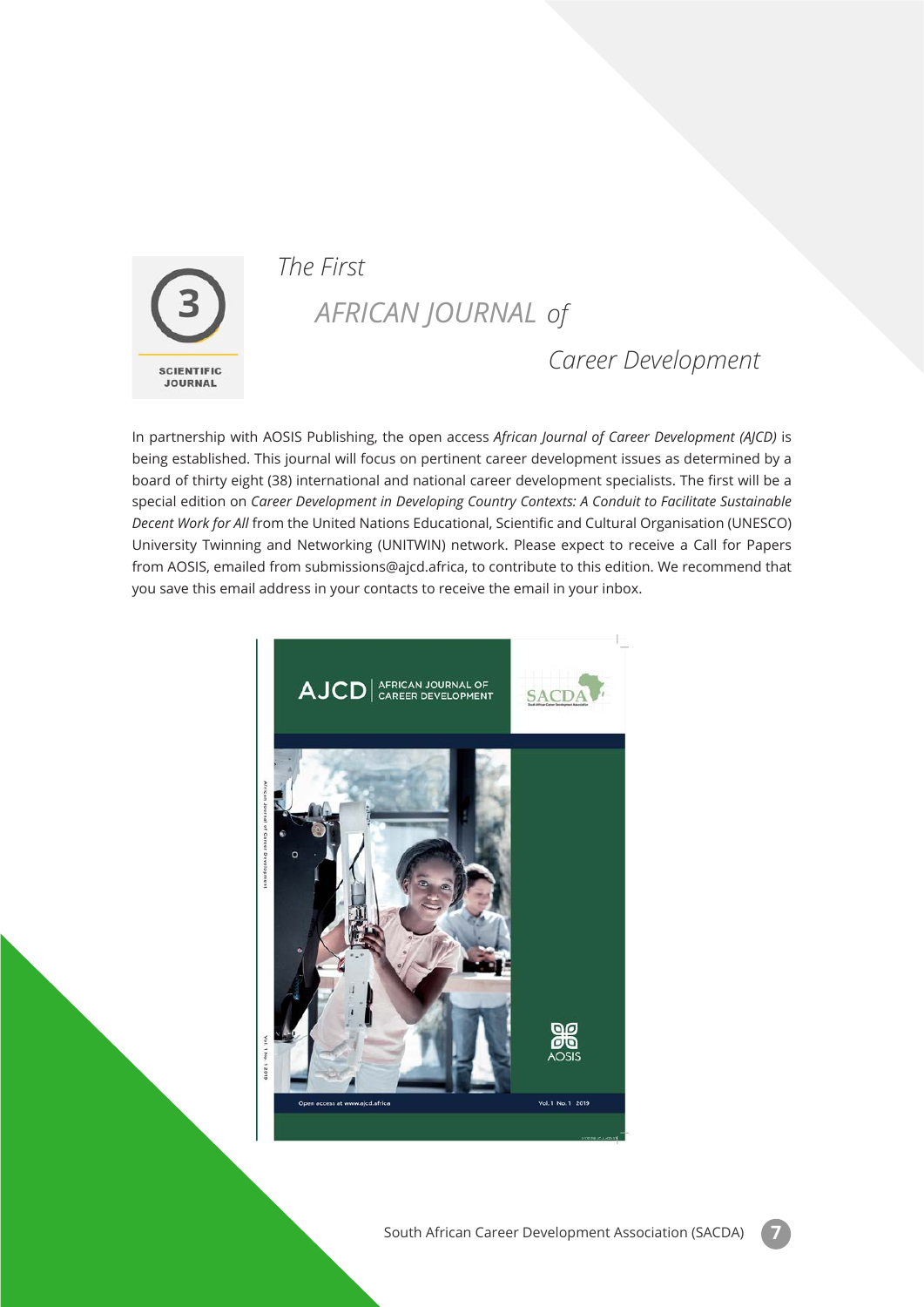

### *WORKING GROUPS of*

### *Career Development Practitioners*

A total of four (4) Working Groups will be constituted at the upcoming 2019 congress. The first Working Group will focus on '*CCCEs'* to ensure community-based support for Career Development Practitioners. The second Working Group will focus on '*Careers in the Curriculum'* from the perspective of Schools, Community & Technical Vocational Education and Training (TVET) colleges and universities. The third Working Group will focus on '*Decent Work for All'* with a special focus on developing countries, where the fourth Working Group will focus on 'Indigenous Interventions'. These priority areas will be considered as standing agenda items at all meetings.

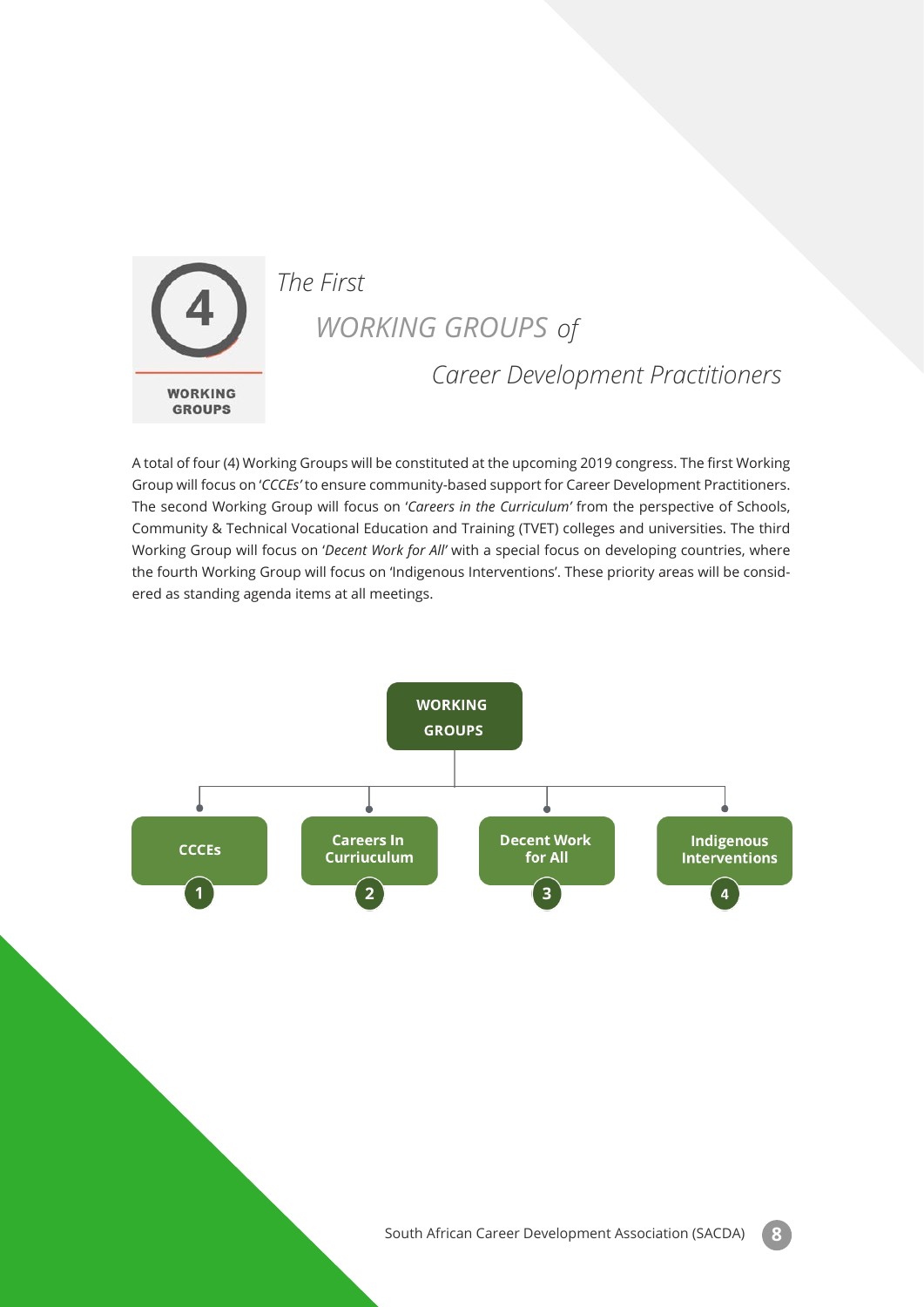## **CHAIRPERSON** NOMINATION

In the absence of a 2018 Annual General Meeting (AGM), the position of chairperson and deputy-chairperson has been opened for distance vote. To be nominated for these positions, a member needs to have served on the board or governance structure for at least one (1) year.

A call for nominations went out to the existing board and governance structure with Dr Boitumelo Diale and Mr Puleng Phala being nominated and available to stand for the next term.

**Dr Boitumelo Molebogeng 'Tumi' Diale** is the Head of Department: Educational Psychology in the Faculty of Education at the University of Johannesburg (UJ). She is also the Programme Coordinator for the Masters in Educational Psychology (MEd Psych). Dr Diale specialises in the field of Career Development and is involved in the training of Honours (registered counsellors) and Masters Educational Psychology students (educational psychologists) and BEd Senior Phase and undergraduate students in career development. Her niche area of research is in the field of career development across the life span.

**Mr Puleng Stephen Phala** holds a Master of Philosophy Degree in Ethics; B. Ed. Honours Degree in Education, Training and Development and Diploma in Educational Management from University of Johannesburg. Puleng is a registered Assessor, Moderator and Skills Development Facilitator and currently employed as Senior Education Specialist: Projects at Tshwane North TVET College. He is engaged in community development projects in the rural area of Sekhukhune, Limpopo province and is a member of Ethics S.A. Puleng has a strong passion towards human capacity development and motivating young people. He has received many accolades in motivating young people at educational institutions and communities.

Chairperson and Deputy-chairperson by **31 August 2018**: **Email:** info@sacda.org.za **Fax:** 012 420 2047 **Physical:** Office 3-102, Aldoel Building | Department of Educational Psychology | University of Pretoria | Groenkloof Campus | Pretoria | Gauteng | South Africa | 0002





Members who wish to serve on the board or governance structures are encouraged to submit a letter of motivation and CV to info@sacda.org.za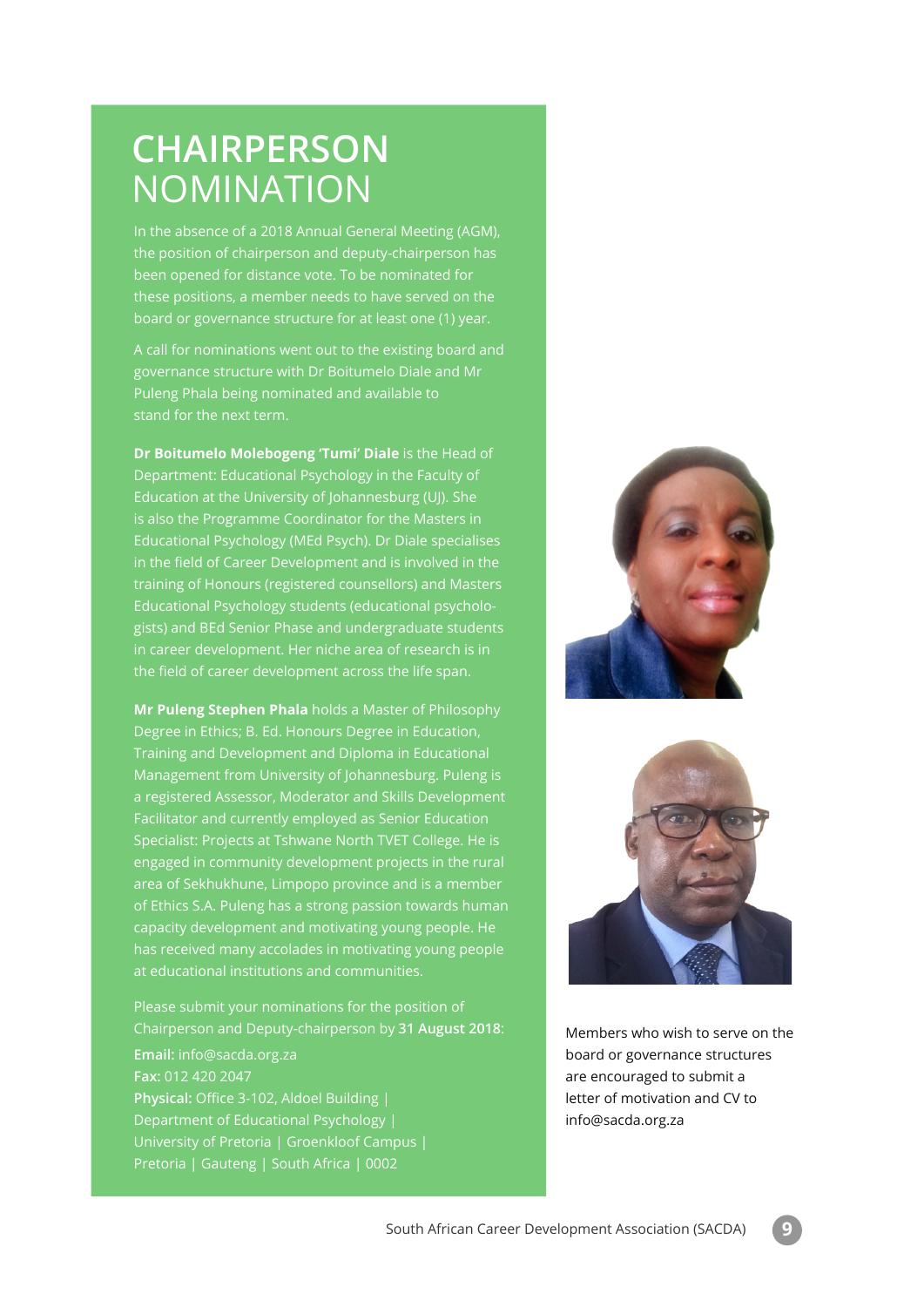## *The First Guidelines for SELF-EXPLORATION QUESTIONNAIRES for*

### *Career Development Practitioners*

After consultation with the Health Professions Council of South Africa (HPCSA), a task team will be established to develop guidelines for non-psychometric self-exploration questionnaires. SACDA will again consult with the HPCSA once such guidelines have been developed to ensure such guidelines abide by the HPCSA's rules and regulations.

These self-exploration questionnaires will:

- 1. not 'measure' psychological constructs in the traditional sense of the word,
- 2. deal with non-psychological constructs (such as study orientation) but also constructs that may very well relate to these constructs (e.g. interest),
- 3. be implemented and interpreted qualitatively,
- 4. be endorsed for use only by registered Career Development Practitioners,
- 5. need to comply with best practice to be endorsed as high quality material by SACDA.

When questionnaires seem to 'measure' psychological constructs in the traditional sense of the word, the HPCSA will be notified accordingly.



On a final note, the International Association of Applied Psychology (IAAP) Division 16 (counselling), have requested news from the African continent through Professor Kobus Maree who is on their executive. Please will you provide feedback on any news, books or events by Friday 31 August that we may update them accordingly. Please send updates to Kobus.Maree@up.ac.za

South African Career Development Association (SACDA) **10**